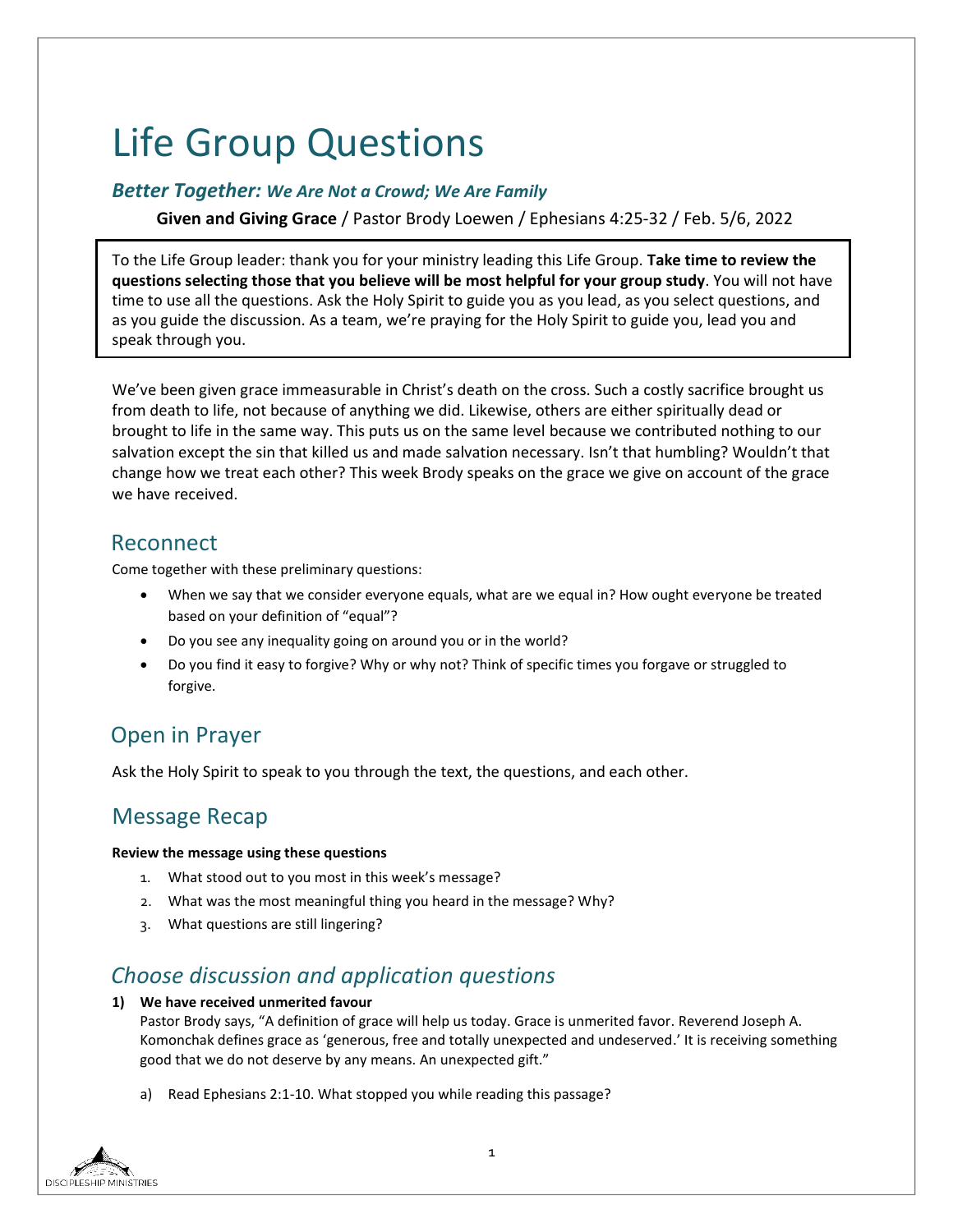- (1) What questions arise from this passage?
- (2) What part of this passage cuts to the heart? In other words, what part impacted you the most?
- (3) Using this passage as a foundation, how do you avoid the dangers of earning God's favour by good actions or rejecting obedience altogether? What part does obedience/good deeds play in your faith?
- b) How would you define "dead in our trespasses"?
	- (1) Based on your definition of dead, what does Paul mean when he says Christ "made us alive"?
	- (2) Turn to Ephesians 4:22-24. It says, "created after the likeness of God." What does it look like for you to model some of God's characteristics? Pick out some of the following that jump out for you in your life: Creative, Holy, Wise, Truthful, Loving, Good, Faithful, Mercy, Kindness, Patience, Justice, Righteousness, Wrath, Jealousy, Grace.

#### **2) Grace changes how we see and treat our brothers and sisters**

Brody says, "When we hide ourselves to look better than we are, we dismiss the gospel's total transformation in our lives. We can live in truth because we have the assurance of God's love, proven through Jesus, so there is nothing to fear. And as the people of God, we get to share that love and throw off our own pride and lies and enter into real, humble, deep relationships with each other."

- a) Ephesians 2:1-10 so clearly summarizes God's grace to us to the point where this passage has been called a gospel summary without the cross. Reflecting on verses 3, 8-9, how does this passage affect how Christians see each other and non-believers?
	- (1) Does this make it easier or harder to love? How so?
	- (2) Is there anyone you're really angry at right now, not just around you but also politicians, activists, etc.? Who and why?
	- (3) Does this passage allow you to have more grace for them? Why?
	- (4) This is often the most difficult question, but we ought to ask: How can you love people you are angry with or strongly disagree with? Be specific.
- b) Are you part of a discipleship relationship or group where you can be fully vulnerable? If you're not, why not?
	- (1) What benefits could there be in building a relationship or joining a group like that?
	- (2) Do you agree with Brody's statement that "We can only grow together when we are willing to let others see us the way we are"? Why or why not?
	- (3) Does our current social isolation hinder our ability to be vulnerable? How?

### **3) A life of grace is a reflection of God Himself**

- a) Read 4:25-32. Stop at each verse to answer the following questions.
	- (1) (v.25) What could have been the falsehoods that Paul was referring to? What is the reason that Paul gives for being truthful? Is truth-telling a value in your spiritual family or your biological family?
	- (2) (v.26) What should you rightfully be angry about? Does that anger you, and why?
	- (3) (v.27) How can lingering anger be an "opportunity [for] the devil"?
	- (4) (v.28) How do you see this verse lived out in your life, your family, or the church? Why did Paul say this to the Ephesians?
	- (5) (v.29) Is this any different than "don't say any inappropriate things"? How is it different, or not?
	- (6) (v.30) What does it mean to grieve the Holy Spirit? How do you grieve Him?
	- (7) (v.31) How can we practically "put away" "bitterness and wrath and anger and clamor and slander … along with all malice"?
	- (8) (v.32) How can you live this verse out in your life group? Church? Community? Country? World?

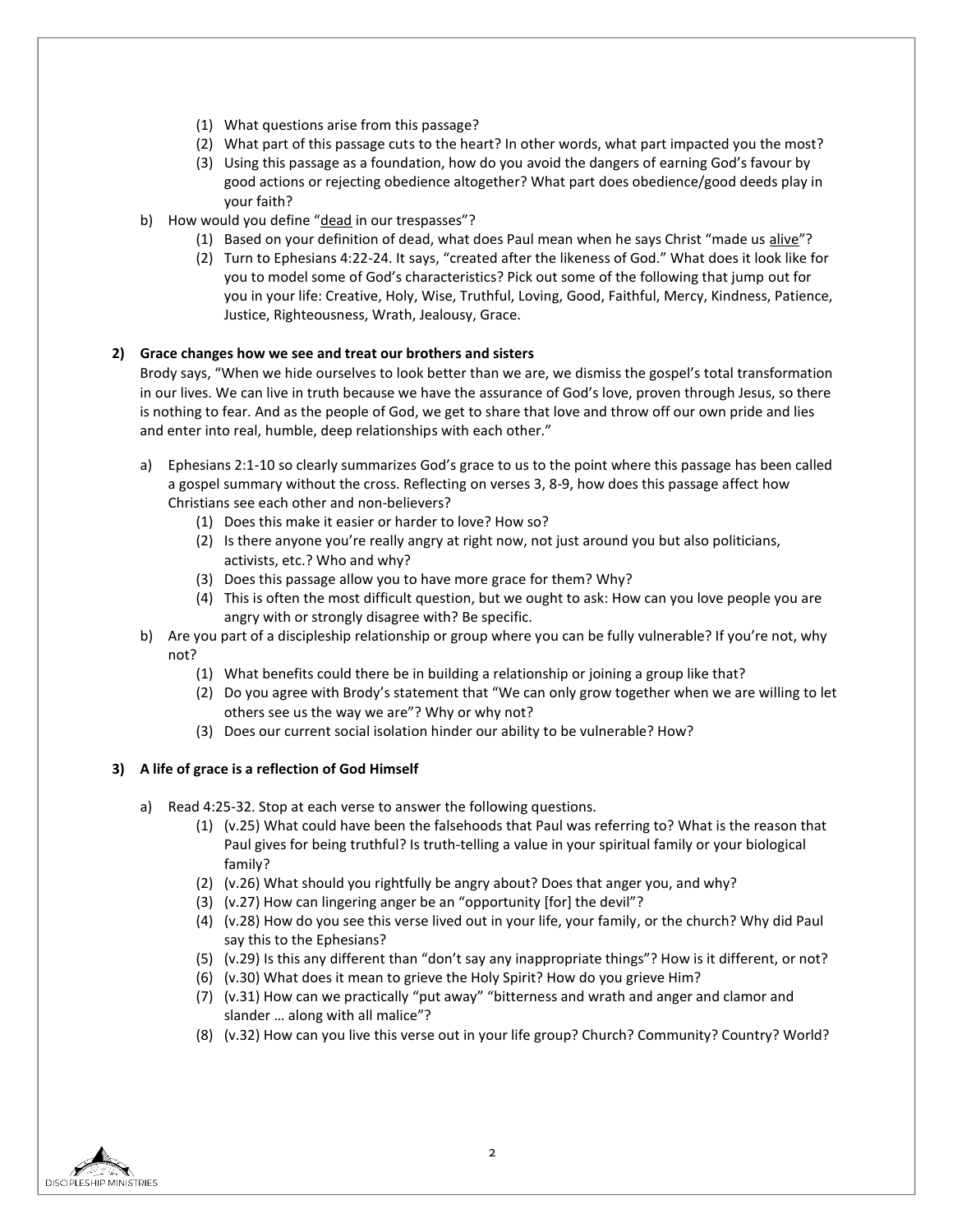# Group Action

### **This sermon series is about spiritual family. What steps will you take to deepen the family connection?**

The Life Group questions for January 8<sup>th</sup> and 9<sup>th</sup> included a call to action in your Life Group to deepen fellowship. If you haven't gone over that with your group, we ask you to do that this week. If you did, perhaps take some time to remind the group of the action steps you committed to. Here are the group action questions from last week:

- (1) Do you feel a need for a spiritual family?
- (2) Has this need ever been fulfilled? Share times when you felt fulfilled in fellowship with other Christians.
- (3) Is that need regularly fulfilled in your church or life group? Don't be afraid to say no, but try to explain or share what barriers stand in the way.
- (4) Do you want to experience deeper fellowship with your church and life group? What steps could you take?

If your group would like to, list ways your group could deepen fellowship with one another and/or the larger church. Choose one or two to start with, and then pledge to put that into action. In the following weeks, remember to remind each other of the change you wanted to see in moving deeper in fellowship.

Here are some examples of things you could do: 1) Have one person share their testimony at each group meeting. Give everyone an opportunity to ask questions and pray for that person. 2) Eat together. 3) Go out and do something fun together (hiking, walking, laser tag, visiting a museum, etc.) 4) Serve together. 5) Help each other with any projects they have. 6) Set up a regular prayer meeting. 7) Put into practice a regular spiritual discipline together and hold one another accountable. 8) Have a split group time, split between men and women, and have room for conversation. 9) Talk to someone (pastor, elder, other group leaders) about other ways you could deepen your group's fellowship and sense of family.

### **Reflection questions:**

- What amount of grace should you show others based on how much grace you've been given? What does that practically look like for you?
- How can you love your enemies? Think of specifics.
- $\bullet$  Is unity in the spiritual family desirable? Why?

# Choose Your Next Step

### **What next step will you commit to for the upcoming week (and beyond)?**

#### **Individual**

- $\triangleright$  Do you have behaviors or attitudes that are stopping you from following Jesus into "danger?" If yes, confess those to God.
- $\triangleright$  If you are unsure if you have any areas of your life that are not submitted to Jesus, ask the Holy Spirit to show them to you.
- $\triangleright$  Ask Jesus to forgive you for not trusting him in the "danger."
- $\triangleright$  Commit each area of your life that you have held back from Jesus to him. Ask God to fill you with the Holy Spirit to walk in trust of Jesus rule every day.

### **Christian Community**

 $\triangleright$  Tell a trusted friend where you sense God calling you to step into "danger" and ask them to pray for you as you seek to trust and follow God in these areas.